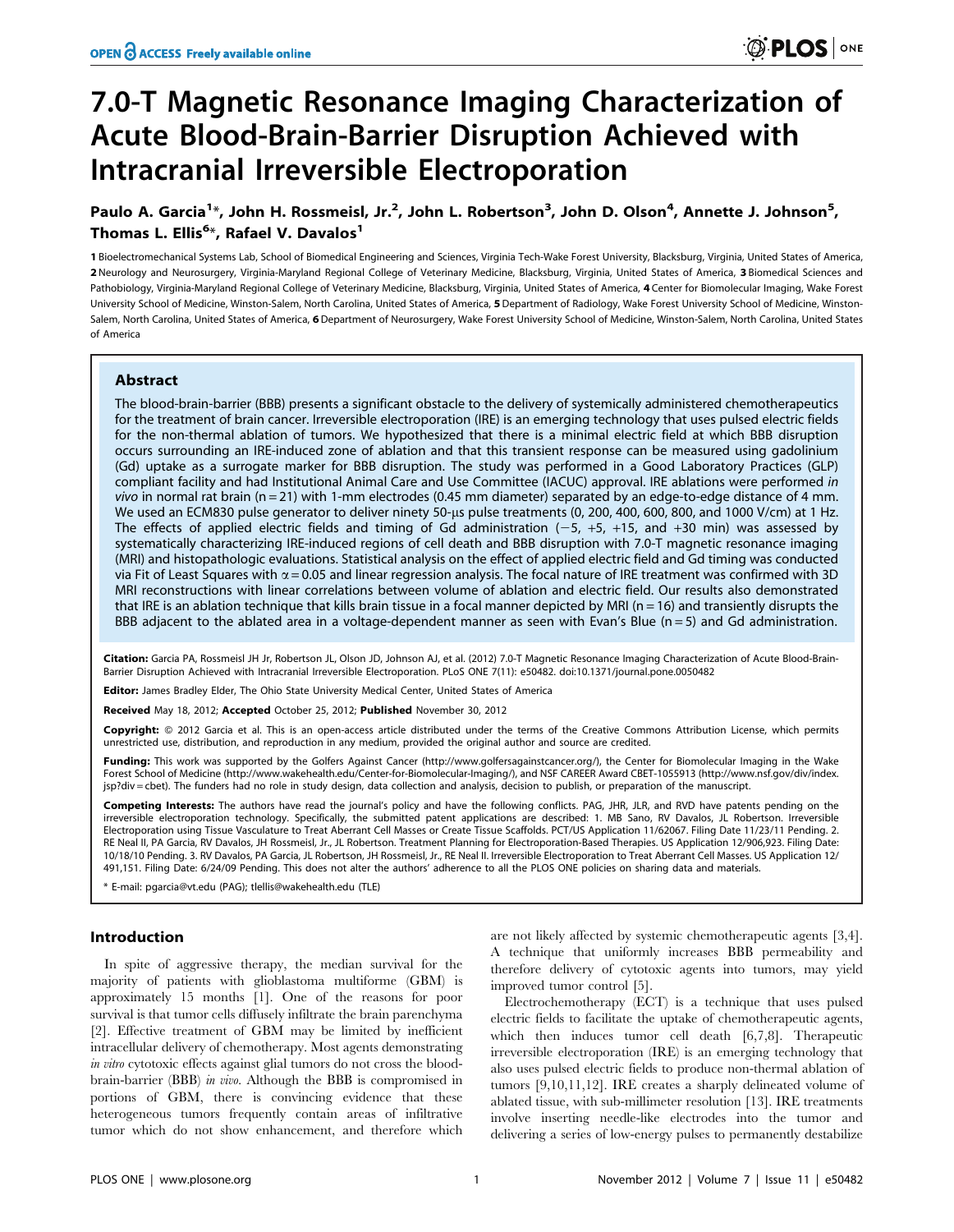the cell membranes, inducing death without thermal damage [9,14]. IRE primarily affects the cell membrane of target cells, sparing important tissue components such as major blood vessels and extracellular matrix [15]. It has been demonstrated that IRE safely disrupts the BBB and precisely ablates normal and neoplastic brain tissue [16,17,18,19].

For pulsed electric field therapies such as ECT and IRE to be therapeutically predictable in the brain a systematic study characterizing the duration and extent of BBB disruption and cell death achieved by different pulse parameters is needed. We hypothesized that there is a minimal electric field at which BBB disruption occurs surrounding an IRE-induced zone of ablation and that this transient response can be measured using Gd uptake as a surrogate marker for BBB disruption [5,20,21,22]. This phenomenon, if present, may improve delivery of otherwise poorly diffusible anti-tumoral agents across the BBB into regions containing microscopic glioma infiltrates. Thus, irreversible electroporation enhanced pharmacotherapy may be a much more effective treatment for GBM due to its ability to destroy tumor cells within a discrete zone while increasing susceptibility to exogenous agents outside the zone of ablation. Using IRE to either destroy the tumor or increase the delivery of therapeutic agents to facilitate treatment of surrounding ''at risk'' tumor margins could therefore result in improved tumor control by treating the area in which most recurrences occur.

# Materials and Methods

The funders had no role in study design, data collection and analysis, decision to publish, or preparation of the manuscript.

#### In vivo Irreversible Electroporation Protocol

The study was performed in a Good Laboratory Practices (GLP) compliant facility and was approved by the Institutional Animal Care and Use Committee (IACUC) at the Wake Forest University School of Medicine. Twenty-one male Fischer rats, weighing 190– 220 g, were anesthetized by intraperitoneal injection of 10 mg/kg xylazine and 60 mg/kg ketamine. The head was clipped and prepared for aseptic surgery. Rats were immobilized in a small animal stereotactic headframe (Model 1350M, David Kopf Instruments, Tungisten, CA, USA). A lateral rostrotentorial surgical approach was made and an  $8 \text{ mm} \times 3 \text{ mm}$  rectangular, parieto-occipital craniectomy defect was created in the right aspect of the skull using a high-speed Dremel drill. Custom, blunt-tipped IRE caliper electrodes were advanced into the cerebral cortex using stereotactic coordinates referenced to the location of the rostral electrode (bregma 4 mm posterior, 3.5 mm lateral, 1.5 mm dorsoventral). The caliper electrodes used were 0.45 mm in diameter, had 1 mm exposure, and were 4 mm in edge-to-edge separation distance.

The two-electrode configuration used generates a non-uniform electric field distribution that depends on the applied voltage and dielectric properties of the tissue. Therefore, we will refer to voltage-to-distance ratios in the manuscript in order to enable other researchers with the IRE pulse parameters used in the study. Animals underwent IRE treatment according to parameters in Table 1. To assess permeability of the BBB, Gd was administered to animals  $(n = 16)$  in each electric field group at varying times before or after delivering ninety 50-us IRE pulses at a rate of one pulse per second (Table 1). Each animal received only a single contrast agent injection, with a separate animal being used to assess each time point and applied electric field. The control (sham) animals had the electrodes inserted into the brain but no pulses were delivered. One animal  $(n=5)$  in each electric field Table 1. Pulse parameters and Evan's Blue/Gd administration schedule used in IRE study.

| Time<br>(min) |        | 0 V/cm 200 V/cm 400 V/cm 600 V/cm cm |       |        | 800 V/ | 1000<br>V/cm |
|---------------|--------|--------------------------------------|-------|--------|--------|--------------|
| $-5$          | $+ *$  |                                      | $+ *$ | $+ *$  | $+ *$  | $+ *$        |
| $+5$          | $\ast$ |                                      | $*$   | $\ast$ | $\ast$ | $\ast$       |
| $+15$         |        | $*$                                  |       | $*$    |        | $*$          |
| $+30$         |        |                                      | $*$   | $\ast$ | $\ast$ |              |

 $^{\dagger}$ = Evan's Blue (n=5); \* = Gadolinium (n=16) (Magnevist®). A separate animal was used to assess each time point and electric field  $(n = 21)$ .

doi:10.1371/journal.pone.0050482.t001

group received Evan's Blue (50 mg/kg, IP) 5 minutes prior to IRE and was euthanized 30 minutes after pulse delivery without being subjected to magnetic resonance imaging (MRI) examination. Disruption of BBB, visible on histological sections in the animals was compared to the contrast-enhanced regions observed using MRI.

#### Magnetic Resonance Imaging

A 7.0-T small animal MRI scanner (Bruker Biospec 70/30, Ettlingen, Germany) was used. Body temperature was maintained during scanning with thermostatically-controlled warm air. The heart rate, respiratory rate, and temperature were telemetrically monitored during scanning. A 38 mm inner diameter quadrature volume coil was used for RF signal transmission and reception (Litzcage, Doty Scientific, Columbia, SC). Sequence acquisition parameters were: T1-weighted (T1W) images were acquired using Rapid Acquisition with Relaxation Enhancement (RARE) pulse sequence with  $8 \text{ echoes} (TR = 1440 \text{ ms}, TE = 7.5 \text{ ms},$ FOV = 4 cm, matrix =  $256 \times 256$ , slice thickness = 0.5 mm,  $NEX = 8$ ), followed by the T2-weighted (T2W) images which were acquired using a RARE pulse sequence with 8 echoes  $(TR = 6575 \text{ms}, TE = 60 \text{ms}, FOV = 4 \text{ cm}, matrix = 256 \times 256, slice$ thickness =  $0.5$  mm, NEX =  $8$ ). T1W images were obtained following intraperitoneal administration of 0.1 mmol/kg of gadopentetate dimeglumine (Magnevist®: Bayer HealthCare Pharmaceuticals, Wayne NJ). The contrast was injected in reference to the delivery of the electric pulses according to the schedule in Table 1.

MR images were obtained 5–15 minutes after contrast injection which is consistent with where most of the enhancement from an IP injection of gadopentetate dimeglumine occurs as shown by Howles et. al [23]. Cross-sectional areas of contrast were contoured independently in a semi-automated manner on each slice of the T1W+Gd sequence, with volumes of contrast-enhancing tissue being calculated automatically with Mimics software 14.1 (Materialise, Leuven, BG). Because Gd is too large to cross the intact BBB in the cerebrum, any increase in contrast enhancement evident on T1W+Gd images, compared with levels of enhancement seen in the control animals, was taken as direct evidence of BBB disruption induced by IRE [5,20,21,22]. T2W images were used to evaluate any edema surrounding the IRE ablated regions.

Contrast enhancement intensity was quantified using four reference tubes filled with known Gd concentrations (0, 0.09, 0.19, and 0.24 mg/ml) in saline and scanned with each rodent. A calibration curve was determined to allow for calculation of a normalized mean value of Gd concentration [24] within the IREinduced volume of BBB disruption. Three mean intensity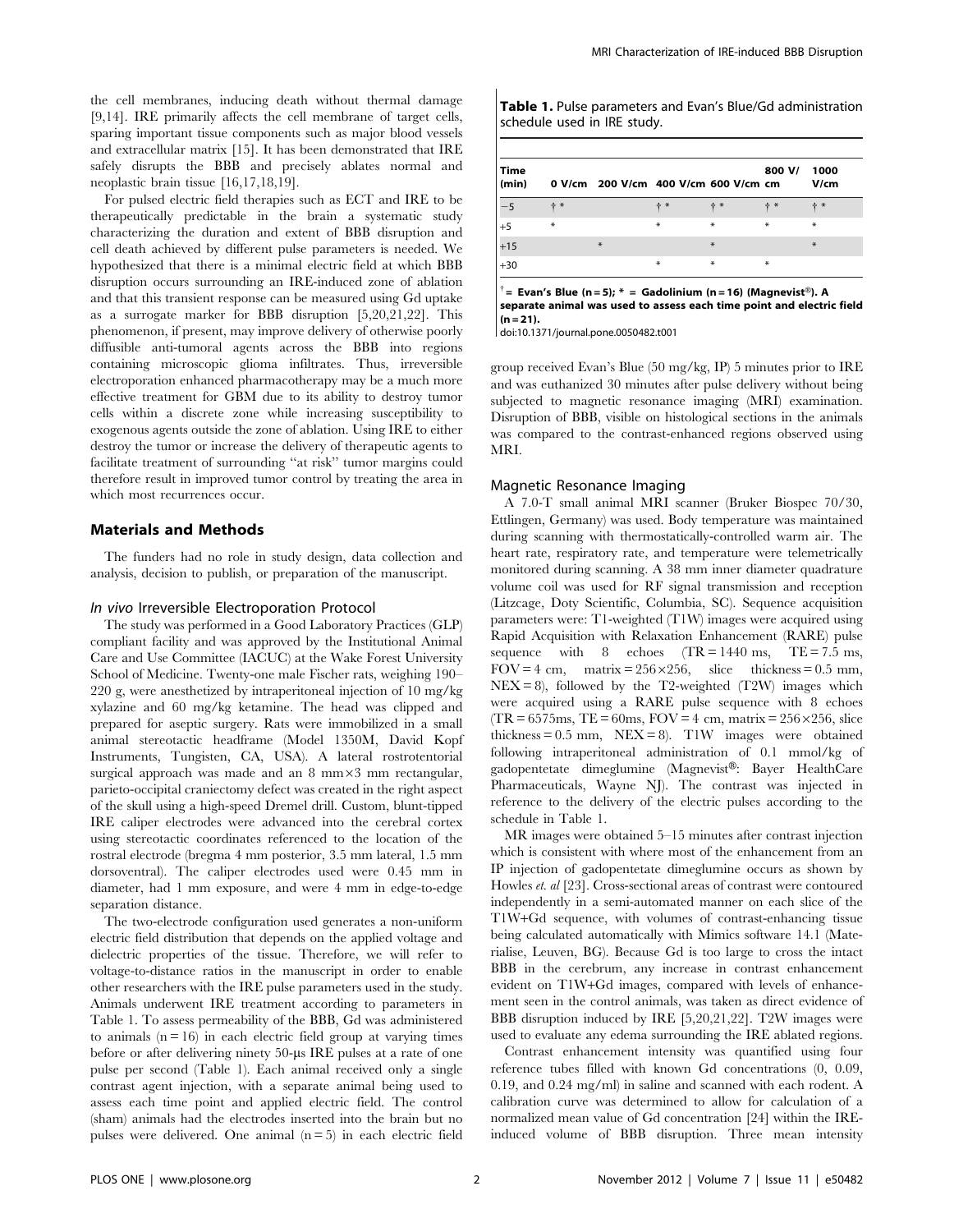measurements within a 3.2 mm<sup>2</sup> circle were averaged along the reference tubes in order to minimize the intensity variations within each scan. These independent measurements were performed on MRI slices that corresponded with the rostral and caudal electrode insertions and one slice in-between the electrodes. The mean intensity of each 3D reconstructed lesion was divided by the mean intensity of the 0.09 mg/ml reference tube in order to normalize the Gd concentration across the different treatments. The normalized intensities were then converted to Gd concentrations and are provided in the results section.

#### Histopathology

An adult rat brain matrix slicer (Zivic Instruments, Pittsburg, PA) was used to obtain contiguous 3.0 mm coronal brain sections of formalin fixed brains. Brain sections were paraffin embedded, sectioned at 5  $\mu$ m, and stained with hematoxylin-eosin (H&E). Each microscopic brain section was photographed at 150X magnification using a digital camera (Nikon DS-Fi1, Nikon, Japan). For each treatment and time, 3 separate independent hand drawn regions of interest (ROI) were traced around the boundaries of the IRE zone of ablation present in the brain, and the area of each ROI determined using the area function of image analysis software (NIS-Elements AR, Nikon, Japan).

The ROI limits from which IRE zones of ablation were traced used the following anatomic boundaries: dorsal- dura mater, ventrolateral- inner limit of external capsule, ventromedial- inner limit of corpus callosum. Any intervening cerebrocortical tissue that was lesioned within these limits was included in the ROI. For sections in which IRE treatment resulted in a full thickness

cerebrocortical defect or cavitation of tissue architecture, the lesion area was determined by subtracting the area of the cerebral hemisphere remaining intact on the IRE treated side of the brain (Fig. 1D–Y, dashed line) from the area of the contralateral (untreated; Fig. 1D–X, solid line) cerebral hemisphere. Cerebral hemispheric areas were determined from three separate handdrawn ROI, using photomicrographs obtained at 50X magnification, as described above.

#### Statistical Analysis

Statistical analysis on the effect of applied electric field and timing of Gd administration was conducted using JMP 9.0 (SAS, South Cary, NC) via Fit of Least Squares with  $\alpha$  = 0.05. Linear regression analysis of the relationship between electric field and volume of ablation was also performed as it was found appropriate using previously published data [25].

# Results

On gross examination of the brain (Fig. 1), sham treatment resulted in two punctate, 1 mm cortical depressions corresponding to the points of electrode insertions. In histopathological sections, sham zones of ablation were characterized by physical displacement of the brain tissue along the electrode tracks and associated with microhemorrhage into the electrode tracks. Zones of ablation in sham-treated rats were limited to the immediate proximity of the electrode insertions, with the adjacent neuropil retaining normal cortical architecture and morphology (Fig. 1A). At voltageto-distance ratios of 200 V/cm and 400 V/cm (Fig. 1B), observed gross and histopathological zones of ablation were morphologically



Figure 1. Histopathologic evaluation of IRE-induced effects determined with Hematoxylin and Eosin stain. Histopathologic sections of cerebral cortex from untreated control rat (A), sham treated rat with physical displacement of the neuropil in the trajectory of the electrode (B), and cortical ablation zone resulting from 800 V/cm IRE treatment (C). Histopathologic lesion area determination in presence of IRE induced cavitary cerebral defect (D). The IRE lesion area (mm<sup>2</sup>) = untreated cerebral area (X) – IRE lesioned cerebral area (Y). Bar = 500 µm in panels A–C. doi:10.1371/journal.pone.0050482.g001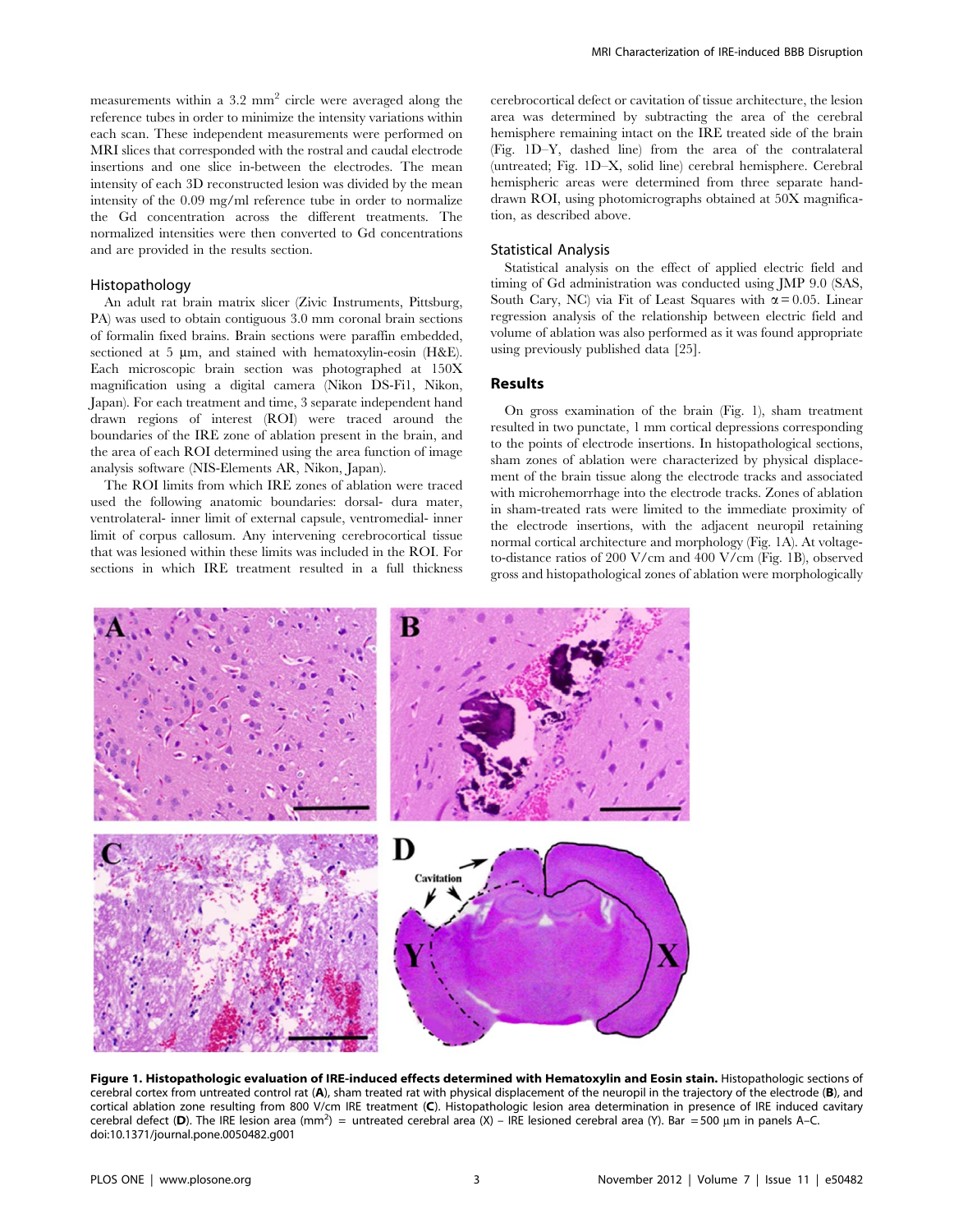indistinguishable from those of sham-treated rats. At voltage-todistance ratios greater than 600 V/cm, IRE treatment resulted in distinct areas of parenchymal ablation (Fig. 1C). Grossly, ablated regions were malacic. Microscopically, IRE zones of ablation were characterized by an eosinophilic, vacuolated amorphous debris and multifocal areas of intraparenchymal hemorrhage, consistent with coagulative necrosis. Variably-sized regions of intraparenchymal hemorrhage were noted; these were most pronounced immediately adjacent to and within electrode insertion tracks similar to previous results in canine brain [16]. Remnant neurons within ablated regions were shrunken, had hypereosinophilic cytoplasm and showed nuclear pyknosis and/or karyolysis. Free

glial nuclei in various states of degeneration were scattered throughout ablation zones.

All treatments resulted in zones of ablation visible on MRI (Fig. 2 and Movie S1). In sham-treated rats in which the electrodes were inserted into the brain but no pulses applied, zones of ablation were limited to physical displacement of the brain parenchyma, which appeared as hypointense electrode tracks on T1W+Gd and T2W sequences (Fig. 2). No contrast enhancement or intraparenchymal uptake of Evan's blue in the adjacent brain was observed in sham-operated rats (Fig. 2). At all voltage-todistance ratios examined, IRE treatment induced heterogeneous T2W zones of ablation characterized by a hypointense central lesion with perilesional T2W hyperintensity (Fig. 2) and markedly



Figure 2. Morphologic characteristics of IRE-induced BBB disruption on 7.0-T MRI and Evan's Blue brain sections. The zones of ablation were achieved with ninety 50-us pulses at a rate of one pulse per second. The Gadolinium (Gd) and Evan's Blue dyes were administered IP 5 minutes before the delivery of the pulses. The positive correlation between the applied voltage-to-distance ratios and the extent of BBB disruption induced by IRE is indicated by the uniformly contrast-enhancing zones of ablation on the T1W+Gd MR images and corresponding Evan's Blue brain slices. IRE-induced zones of ablation are sharply demarcated from the surrounding brain parenchyma. Linear hypointensities in the center of the zones of ablation, corresponding to the electrode insertions, are evident in the MR images from the 600, 800, and 1000 V/cm treatments. doi:10.1371/journal.pone.0050482.g002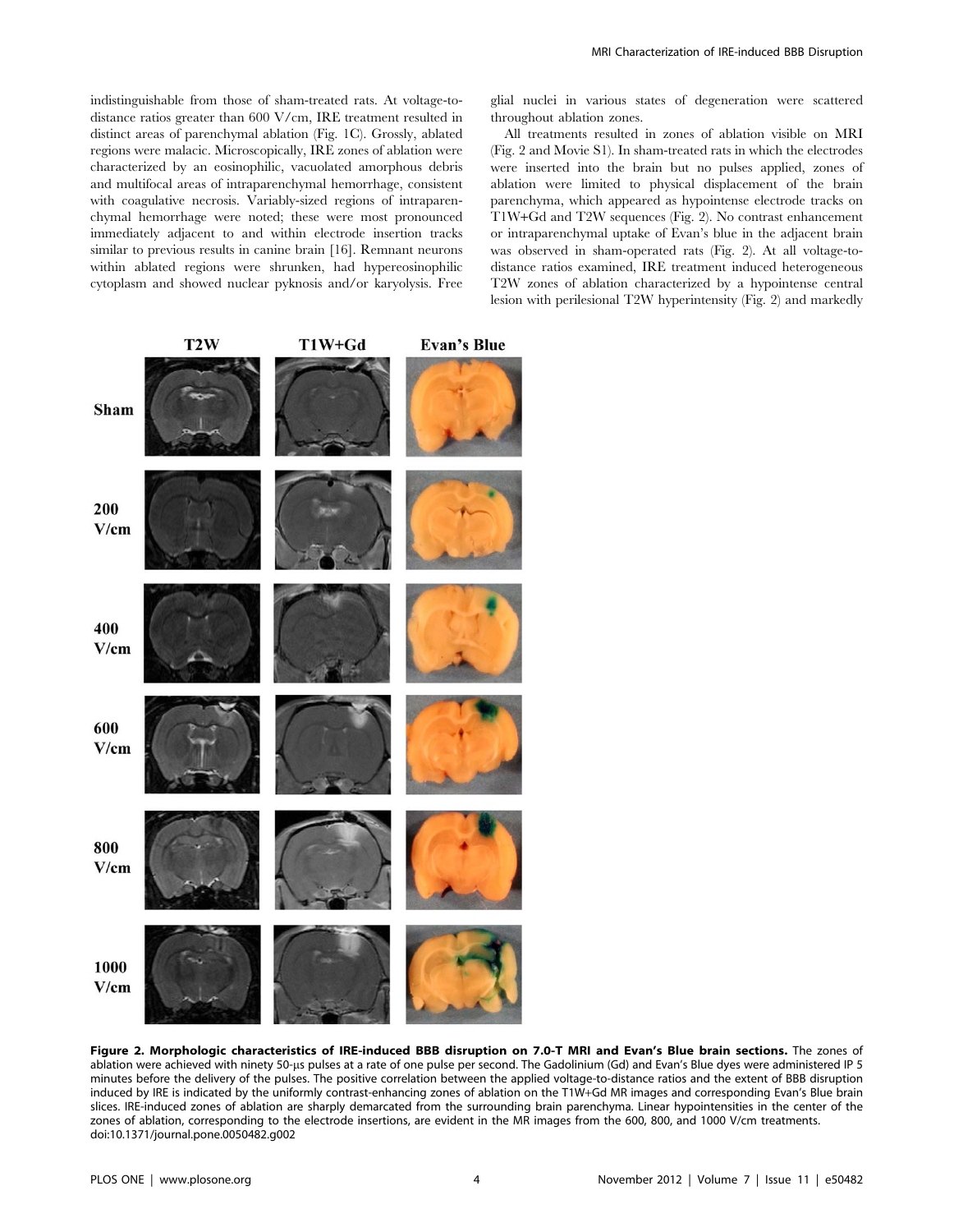and uniformly contrast-enhancing zones of ablation that were sharply delineated from the adjacent brain tissue (Fig. 2).

On MRI scans (Fig. 3), treatment at 200 V/cm and 400 V/cm induced two non-contiguous ovoid to spherical IRE zones of ablation centered around the electrodes tips (Fig. 3A, 3C, 3E), with the largest cross-sectional area in the coronal plane along the electrode tract. 3D reconstructions demonstrated two separated spherical regions surrounding the 1-mm electrodes (Fig. 3F). IRE treatment at 600 V/cm, 800 V/cm, and 1000 V/cm resulted in a ''peanut shape'' lesion that was contiguous between the two electrodes (Fig. 3B, 3D, 3F), with similar characteristics to the 3D reconstruction in Fig. 3H. The different reconstructed geometries



Figure 3. Qualitative representations of IRE-induced BBB disruption using 7.0-T MRI. 2D IRE lesion tracing on the coronal (A, B), dorsal (C, D), and sagittal (E, F) planes with the corresponding non-contiguous (G) and contiguous (H) 3D reconstruction zones of ablation representative of 400 V/cm and 1000 V/cm IRE treatments, respectively. These reconstructions illustrate the shapes of the IRE zones of ablation, which are consistent with the electric field distributions that would be generated with the electrode configuration and pulse parameters used in this study. By optimizing treatment protocols and electrode configurations, it is possible to disrupt the BBB to target different size and shapes of tissue. doi:10.1371/journal.pone.0050482.g003

for each applied voltage confirm the electric-field dependent effect of IRE. In addition, these results suggest that the threshold for IRE-induced BBB disruption is between 400 V/cm and 600 V/cm which is consistent with previous studies in brain [17].

With histopathologic (Fig. 1), Evan's Blue (Fig. 2), and MRI (Fig. 3) examinations, the extent of BBB disruption was positively correlated with the applied voltage-to-distance ratio. Objective measurements confirming this are provided in Fig. 4, in which the volumes of gadolinium (Gd) enhancement and mean concentrations are plotted as a function of the applied voltage-to-distance ratio and timing of Gd administration. Within each time points in which Gd was administered, linear correlations were determined between electric fields and volumes of ablation  $(-5 \text{ min:}$  $R^{2} = 0.8422$ , +5 min:  $R^{2} = 0.9654$ , +15 min:  $R^{2} = 0.9889$ , +30



Figure 4. Quantification of IRE-induced BBB disruption from the 3D MRI reconstructions. Volumes (A) and mean concentrations (B) of Gd enhancement are provided as a function of the applied voltage-to-distance ratio and timing of Gd administration. Although N is low, the finding of increasing volume of affected tissue with increasing voltage applied (for the electrode configuration and pulse parameters used) suggests that volume is directly related to voltage. Similarly, the finding of a trend toward decreased volumes with increasing delays after Gd administration suggests a possible transient quality to the permeabilization surrounding the regions of ablation. The linear fit used to correlate the electric field and zone of ablation was found appropriate using previously published data [25]. The mean concentrations of Gd within the reconstructed IRE-induced regions of BBB disruption are also positively correlated with the applied electric field. This is a critical observation since it provides evidence that with increasing electric field strengths even more electroporation is achieved and transport of Gd or other exogenous agents is enhanced. doi:10.1371/journal.pone.0050482.g004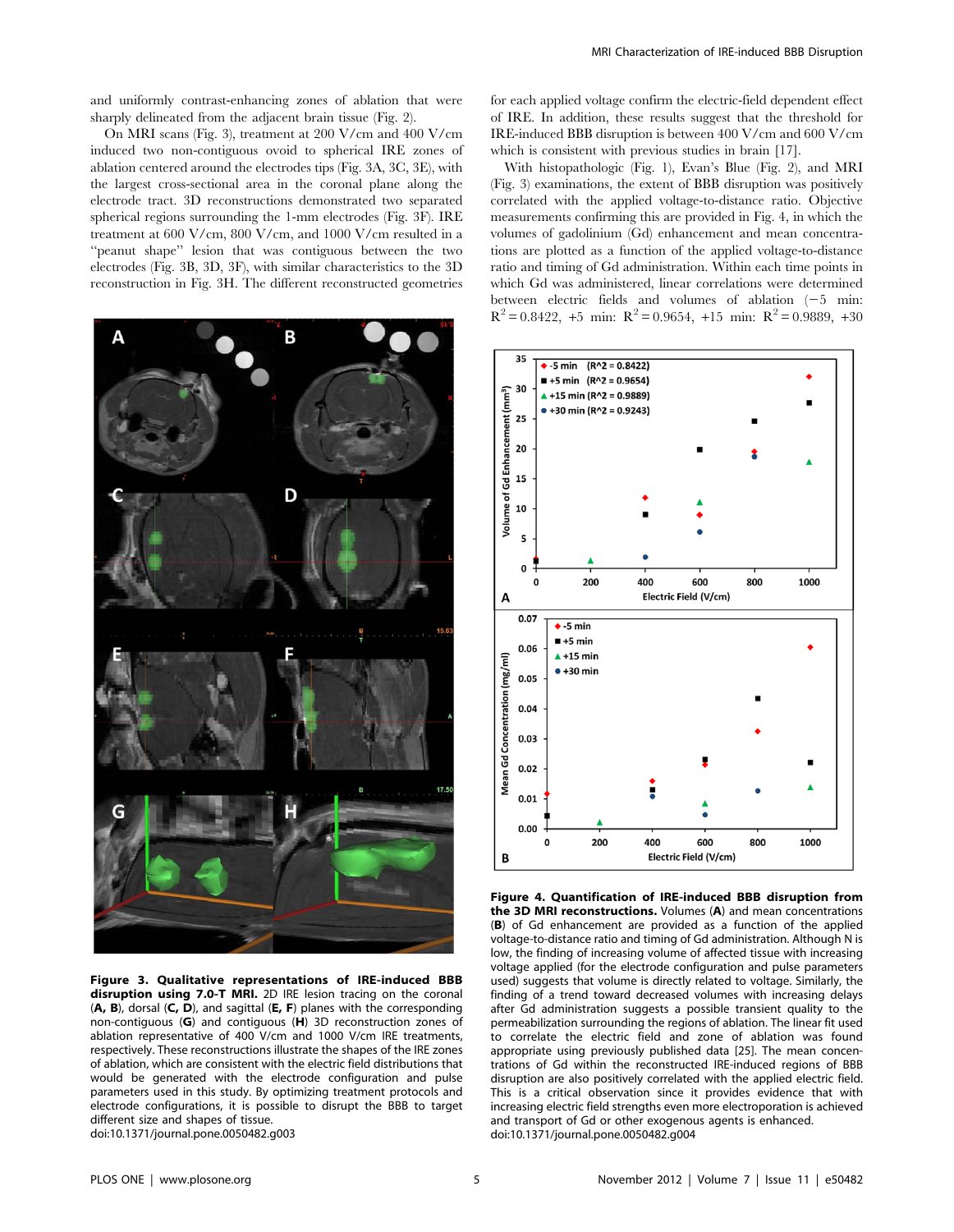min:  $R^2 = 0.9243$ ). There was a significant positive correlation of Gd volume ( $p<0.0001$ ) and mean concentration ( $p = 0.0077$ ) with applied electric field. The negative correlation of Gd volume  $(p = 0.0151)$  and concentration  $(p = 0.0056)$  with time was also statistically significant, confirming the transient permeabilization surrounding the regions of ablation. Exposing the brain tissue to increasing applied electric fields resulted in larger volumes of Gd enhancement.

Cross sectional areas of Gd enhancement around the rostral electrode were also calculated, to compare the results from the T1W+Gd MRI with the corresponding cross-sectional areas seen in the histopathology and gross pathology specimens along the coronal plane. Table 2 shows cross-sectional areas of Gd enhancement from the MRI, cross-sectional areas of IRE cell death derived from H&E images, and cross-sectional areas of permeabilization from the Evan's Blue. The cross-sectional areas of Gd enhancement  $(p<0.0001)$  and cell death  $(p<0.0001)$ surrounding the rostral electrode were evaluated via Standard Least Square Fit and showed a significant positive correlation with the applied electric field. No significant correlation was found between the cross-sectional areas of MRI enhancement and timing of Gd administration. The results indicate that the cross-sectional areas of Gd enhancement and Evan's Blue are predominantly greater than the cell death cross-sectional areas from the H&E stained sections, confirming the existence of the penumbra of transient BBB disruption.

# Discussion

Using rodents as predictive models, we present data on the duration and extent of acute BBB disruption surrounding an IREinduced zone of ablation. We hypothesize that there is a minimal electric field at which BBB disruption occurs surrounding an IREinduced zone of ablation and that this transient response can be measured using Gd uptake as a surrogate marker for BBB disruption. To test this hypothesis, we performed IRE at different

electric fields and varied the timing of Gd administration to estimate the duration of any reversible effects on BBB disruption. The results show the minimal pulse parameters necessary for effective BBB disruption and provide an estimate of the duration and extent of reversible effects on BBB disruption, supporting our hypothesis of the creation of a non-destructive penumbra of BBB disruption adjacent to regions of IRE-induced cell death.

We observed IRE-induced BBB disruption over the entire range of electric field strengths evaluated. These results provide preliminary guidelines for electric field thresholds for IRE in the normal rodent brain. Histopathological examinations were consistent with previous pathological descriptions of IRE-induced cerebrocortical ablations [16,17], at applied voltage-to-distance ratios greater than 600 V/cm, while the morphology of brain tissue treated at voltage-to-distance ratios smaller than 400 V/cm was identical to sham-treated rodents. This indicates electroporation is predominantly or exclusively reversible at electric field strengths  $\leq 400$  V/cm in normal brain, using the pulse parameters applied in this study. The extent of reversible BBB disruption induced by IRE is underestimated using methods based on H&E stained sections, when compared to paramagnetic contrast agents or vital dye surrogates of BBB disruption. Co-labeling methods, that simultaneously utilize both imaging contrast agents and vital dyes, would be recommended in future studies to define the reversible electroporation domain in brain tissue [26].

In BBB permeability modeling, the parenchymal uptake of low molecular weight, paramagnetic positive contrast imaging agents, such as Gd, is representative of solute and ion uptake during BBB disruption, while uptake of higher molecular weight, proteinbound vital dyes, such as Evan's Blue, indicate increased BBB permeability to protein. The observation of brain uptake of both Evan's Blue and Gd in all treatment groups indicates that IRE results in BBB permeability to solutes, ions, and protein, but the discrepancies observed in the lesion sizes as determined with Gd and Evan's Blue qualitatively suggest that BBB permeability induced by IRE is non-uniform. BBB permeability is likely a

Table 2. Resulting IRE-induced BBB disruption mean concentrations, volumes, and cross-sectional areas calculated using the Gd enhancement in MRI, H&E, and Evan's Blue.

| Time (min) |      | E-Field (V/cm) Mean Gd Conc. (mg/ml) Gd (MRI) (mm <sup>3</sup> ) |       | Gd (MRI) $(mm2)$ | H&E $(mm2)$ | Evan's Blue $(mm2)$ |
|------------|------|------------------------------------------------------------------|-------|------------------|-------------|---------------------|
| $-5$       | 0    | 0.012                                                            | 1.62  | 0.00             | 1.31        |                     |
| $-5$       | 400  | 0.016                                                            | 11.82 | 1.56             | 1.52        | 3.22                |
| $-5$       | 600  | 0.021                                                            | 8.97  | 4.22             | 3.14        | 3.98                |
| $-5$       | 800  | 0.033                                                            | 19.55 | 5.15             | 4.83        | 4.29                |
| $-5$       | 1000 | 0.060                                                            | 32.00 | 6.67             | 4.51        | 4.97                |
| $+5$       | 0    | 0.004                                                            | 1.26  | 0.46             | 1.14        |                     |
| $+5$       | 400  | 0.013                                                            | 9.07  | 3.66             | 2.08        |                     |
| $+5$       | 600  | 0.023                                                            | 19.83 | 4.05             | 3.82        |                     |
| $+5$       | 800  | 0.043                                                            | 24.61 | 5.25             | 3.04        |                     |
| $+5$       | 1000 | 0.022                                                            | 27.69 | 4.91             | 5.84        |                     |
| $+15$      | 200  | 0.002                                                            | 1.39  | 1.22             | 1.39        |                     |
| $+15$      | 600  | 0.009                                                            | 11.13 | 4.79             | 3.39        |                     |
| $+15$      | 1000 | 0.014                                                            | 17.85 | 4.79             | 5.46        |                     |
| $+30$      | 400  | 0.011                                                            | 1.93  | 1.17             | 1.09        |                     |
| $+30$      | 600  | 0.005                                                            | 6.16  | 2.25             | 1.68        |                     |
| $+30$      | 800  | 0.013                                                            | 18.71 | 6.25             | 4.63        |                     |

Note: The cross-sectional areas were determined from the regions intersecting the rostral electrode tip. doi:10.1371/journal.pone.0050482.t002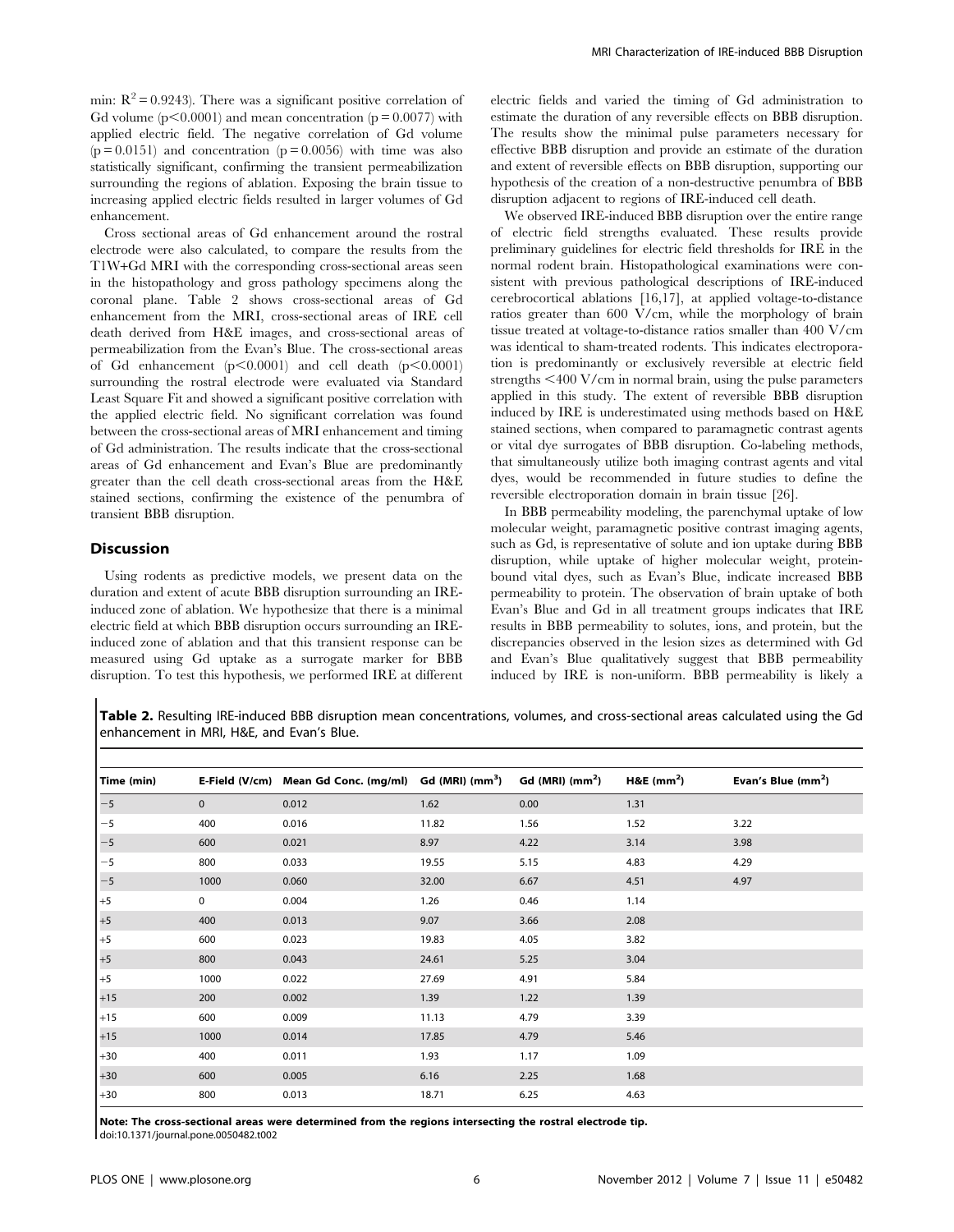transient and dynamic process given the electroporation of tissue and disruption of microvascular blood flow that have been shown to occur during delivery of electric pulses [16,17,25,27].

We recognize limitations of our study, including small sample size and the lack of neuromuscular blockade, which is traditionally used in IRE therapies. The goal of the pilot study was to preserve animals and cost and still be able to get a sense of the timing and electric field strength needed for BBB disruption. Minimal motion in the head of subjects was noted. The influence of the vertical motion on the volumes of enhancement was minimized by restricting the calculation of the IRE-mediated BBB disruption to the brain regions described in the Methods section. It is possible that electrodes may have not been in identical locations for each rat, which could have resulted in ablation regions being outside targeted anatomical boundaries. We evaluated the effect only in normal rodent brains; it is possible that brain tumors respond differently to differing voltages of IRE. In spite of these limitations, we were able to demonstrate significant correlations between the applied electric field and the timing and extent of Gd enhancement. Our results also suggest there is a persistent effect on BBB disruption at +15 and +30 minutes post-treatment. This time frame may prove to be advantageous in that it may be feasible to use more advanced, perfusion-based MRI techniques in future studies with IRE in the brain [28].

This preliminary study was performed to demonstrate IREinduced BBB disruption and cell death using high-resolution MRI and histopathological evaluation. We investigated the IRE pulse parameters that we are currently employing in a pre-clinical trial of canine patients (Ninety  $50$ - $\mu s$  pulses delivered at 1 Hz) with spontaneous brain cancer [18]. Future studies are needed to compare IRE to recently developed non-invasive techniques to disrupt the BBB including focused and unfocused ultrasound

#### References

- 1. Stupp R, Mason WP, van den Bent MJ, Weller M, Fisher B, et al. (2005) Radiotherapy plus concomitant and adjuvant temozolomide for glioblastoma. N Engl J Med 352: 987–996.
- 2. Hochberg FH, Pruitt A (1980) Assumptions in the radiotherapy of glioblastoma. Neurology 30: 907–911.
- 3. Barajas RF Jr., Phillips JJ, Parvataneni R, Molinaro A, Essock-Burns E, et al. (2012) Regional variation in histopathologic features of tumor specimens from treatment-naive glioblastoma correlates with anatomic and physiologic MR Imaging. Neuro Oncol 14: 942–954.
- 4. Saraswathy S, Crawford F, Lamborn K, Pirzkall A, Chang S, et al. (2009) Evaluation of MR markers that predict survival in patients with newly diagnosed GBM prior to adjuvant therapy. Journal of Neuro-Oncology 91: 69–81.
- 5. Liu HL, Hua MY, Chen PY, Chu PC, Pan CH, et al. (2010) Blood-brain barrier disruption with focused ultrasound enhances delivery of chemotherapeutic drugs for glioblastoma treatment. Radiology 255: 415–425.
- 6. Marty M, Sersa G, Garbay JR, Gehl J, Collins CG, et al. (2006) Electrochemotherapy – An easy, highly effective and safe treatment of cutaneous and subcutaneous metastases: Results of ESOPE (European Standard Operating Procedures of Electrochemotherapy) study. European Journal of Cancer Supplements 4: 3–13.
- 7. Salford LG, Persson BR, Brun A, Ceberg CP, Kongstad PC, et al. (1993) A new brain tumour therapy combining bleomycin with in vivo electropermeabilization. Biochem Biophys Res Commun 194: 938–943.
- 8. Agerholm-Larsen B, Iversen HK, Ibsen P, Moller JM, Mahmood F, et al. (2011) Preclinical Validation of Electrochemotherapy as an Effective Treatment for Brain Tumors. Cancer Research 71: 3753–3762.
- 9. Al-Sakere B, Andre F, Bernat C, Connault E, Opolon P, et al. (2007) Tumor ablation with irreversible electroporation. PLoS ONE 2: e1135.
- 10. Davalos RV, Mir LM, Rubinsky B (2005) Tissue ablation with irreversible electroporation. Ann Biomed Eng 33: 223–231.
- 11. Edd JF, Horowitz L, Davalos RV, Mir LM, Rubinsky B (2006) In vivo results of a new focal tissue ablation technique: irreversible electroporation. IEEE Trans Biomed Eng 53: 1409–1415.
- 12. Appelbaum L, Ben-David E, Sosna J, Nissenbaum Y, Goldberg SN (2012) US Findings after Irreversible Electroporation Ablation: Radiologic-Pathologic Correlation. Radiology 262: 117–125.
- 13. Ben-David E, Appelbaum L, Sosna J, Nissenbaum I, Goldberg SN (2012) Characterization of Irreversible Electroporation Ablation in In Vivo Porcine Liver. Am J Roentgenol 198: W62–W68.

[5,23]. IRE is a non-thermal ablation technique that kills tissue in a focal manner depicted by MR imaging and transiently disrupts the BBB adjacent to the ablated area in a voltage-dependent manner. Future work will also investigate the effects of pulse duration and pulse number on blood-brain-barrier disruption and will determine electric field thresholds for reversible and irreversible electroporation. Incorporating the data presented here in computational models of the rodent brain could be used to develop intracranial electroporation-based treatment paradigms.

#### Supporting Information

Movie S1 IRE-induced BBB disruption as seen in the T1W+Gd MRI. The lesion was achieved with ninety 50-us pulses at 1000 V/cm with Gd administration 5 min pre-IRE at a repetition rate of one pulse per second.  $(ZIP)$ 

#### Acknowledgments

The authors thank Denise Gibo, Valerie Payne, Amritraj Loganathan, Theresa Pancotto, and Kelli Kopf for the assistance during the experiments, Josh Tan for guidance in medical image reconstructions, and Sara L. Matrangola and the Virginia Tech's Laboratory for Interdisciplinary Statistical Analysis (LISA) for assisting with the interpretation of the data.

# Author Contributions

Conceived and designed the experiments: PAG JHR JLR JDO AJJ TLE RVD. Performed the experiments: PAG JHR JLR JDO AJJ TLE RVD. Analyzed the data: PAG JHR. Contributed reagents/materials/analysis tools: PAG JHR JLR JDO AJJ TLE RVD. Wrote the paper: PAG JHR JLR JDO AJJ TLE RVD.

- 14. Davalos RV, Rubinsky B (2008) Temperature considerations during irreversible electroporation. International Journal of Heat and Mass Transfer 51: 5617– 5622.
- 15. Lee EW, Loh CT, Kee ST (2007) Imaging guided percutaneous irreversible electroporation: ultrasound and immunohistological correlation. Technol Cancer Res Treat 6: 287–294.
- 16. Ellis TL, Garcia PA, Rossmeisl JH Jr., Henao-Guerrero N, Robertson J, et al. (2011) Nonthermal irreversible electroporation for intracranial surgical applications. Laboratory investigation. J Neurosurg 114: 681–688.
- 17. Garcia PA, Rossmeisl JH, Neal II RE, Ellis TL, Olson J, et al. (2010) Intracranial nonthermal irreversible electroporation: In vivo analysis. J Membr Biol 236: 127–136.
- 18. Garcia PA, Pancotto T, Rossmeisl JH, Henao-Guerrero N, Gustafson NR, et al. (2011) Non-thermal irreversible electroporation (N-TIRE) and adjuvant fractionated radiotherapeutic multimodal therapy for intracranial malignant glioma in a canine patient. Technol Cancer Res Treat 10: 73–83.
- 19. Hjouj M, Last D, Guez D, Daniels D, Lavee J, et al. (2011) Electroporation-Induced BBB Disruption and Tissue Damage Depicted by MRI. Neuro-Oncology 13: 114.
- 20. Frigeni V, Miragoli L, Grotti A, Lorusso V (2001) Comparative Study Between Gadobenate Dimeglumine and Gadobutrol in Rats with Brain Ischemia: Evaluation of Somatosensory Evoked Potentials. Investigative Radiology 36: 561–572.
- 21. Noce AL, Frigeni V, Demicheli F, Miragoli L, Tirone P (1999) EEG Evaluation. Investigative Radiology 34: 262.
- 22. Köhrmann M, Struffert T, Frenzel T, Schwab S, Doerfler A (2012) The Hyperintense Acute Reperfusion Marker on Fluid-Attenuated Inversion Recovery Magnetic Resonance Imaging Is Caused by Gadolinium in the Cerebrospinal Fluid. Stroke 43: 259–261.
- 23. Howles GP, Bing KF, Qi Y, Rosenzweig SJ, Nightingale KR, et al. (2010) Contrast-enhanced in vivo magnetic resonance microscopy of the mouse brain enabled by noninvasive opening of the blood-brain barrier with ultrasound. Magn Reson Med 64: 995–1004.
- 24. Hirschberg H, Zhang MJ, Gach HM, Uzal FA, Peng Q, et al. (2009) Targeted delivery of bleomycin to the brain using photo-chemical internalization of Clostridium perfringens epsilon prototoxin. J Neurooncol 95: 317–329.
- 25. Garcia PA, Rossmeisl JH Jr., Neal RE 2nd, Ellis TL, Davalos RV (2011) A Parametric Study Delineating Irreversible Electroporation from Thermal